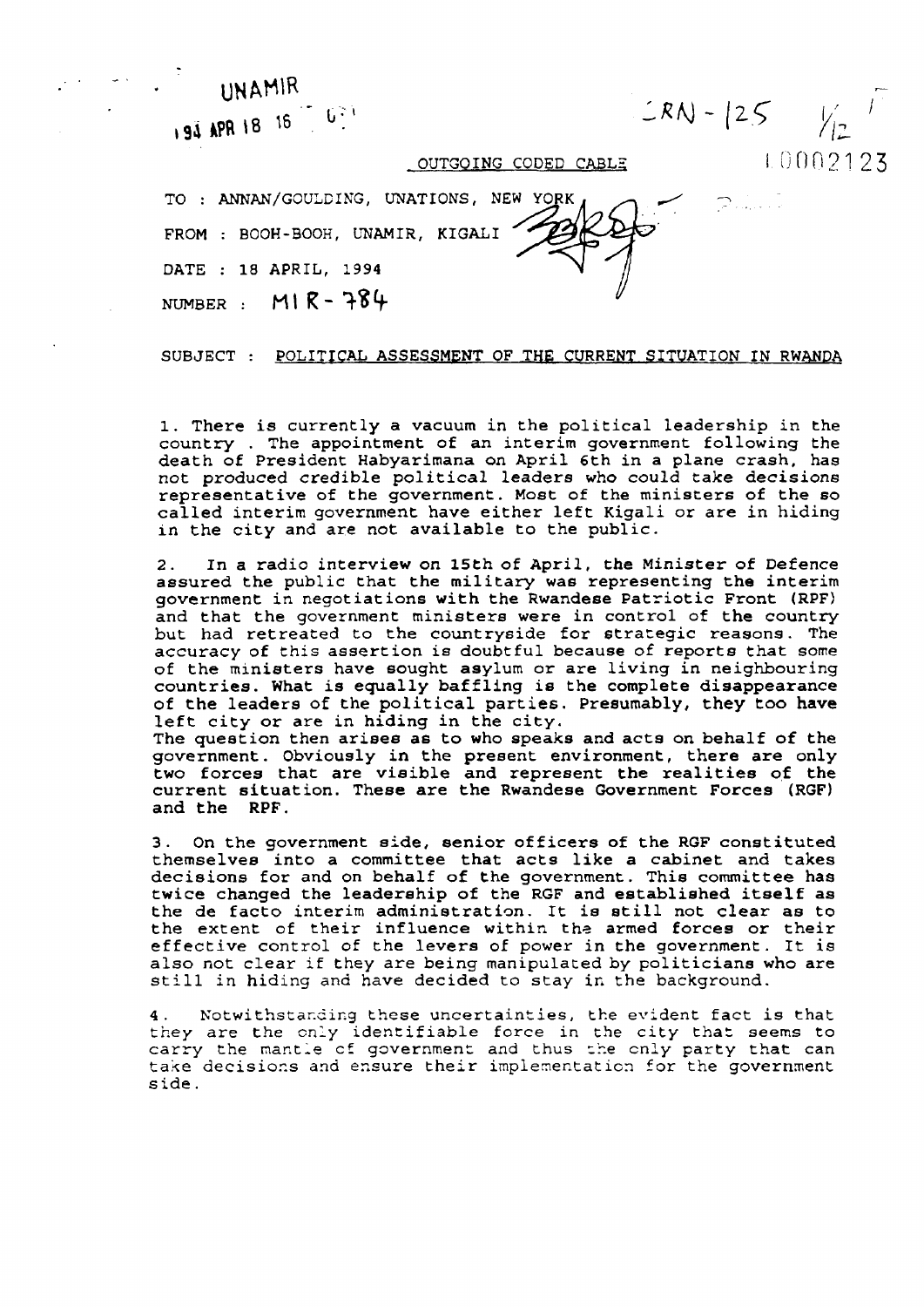$L$  000 2124 The RPF on the other hand has remained essentially monolithic and pursued its political objectives with military aggressiveness following what they perceived as the failure of peace efforts to implement the Arusha Pease Agreement. Ito political and military leadership has remained unaltered and its determination to achieve equilibrium in power sharing as envisaged in the Arusha Peace Agreement is relentless.

ر<br>محمد المحمد ال

Now the two parties are at war and the militias of militant  $5.$ political parties have gone on a rampage massacring mostly members of the minority ethnic group. RGF has called for an unconditional cease fire but RPF has counter proposed preconditions before cease fire talks. As the only neutral and credible force on the scene, UNAMIR has initiated, with the concurrence of both parties, measures aimed at first securing a ceasefire to be followed by the resumption of the peace process. On the 15th of April, UNAMIR convened a meeting between representatives of the two parties to explore the possibility of a ceasefire. Since then it has been in constant discussion with both parties separately trying to narrow their differences and re-instate ceasefire talks.

In my view, the RGF side has demonstrated a clear readiness to 6. immediately put into effect a ceasefire. They have indicated their willingness to fulfill some conditions imposed by the RPF but stressed that other conditions can only be implemented by the Broad Based Transitional Government. I have communicated to the RPF their letter conveying their readiness to the RPF preconditions to the RPF (copies attached). Thus far RPF remains intransigent in its insistence that RGF must first stop the massacres of innocent civilians before the parties enter into talks for a ceasefire. It has even gone further in its letter of today's date  $\left(\text{conv}\right)$ attached) by adding a new element of discouraging our efforts in promoting indirect negotiations. It has also told us orally that their preconditions are non-negotiable.

RPF's reluctance to immediately enter into a ceasefire seems 7. to indicate that it intends to achieve still undeclared military objectives. I have however stressed to the parties that the Security Council does not have long to wait before it decides on the future of UNAMIR, which is likely to be full withdrawal if there is no ceasefire within the next 48 - 72 hours. I have drawn their attention to the grave humanitarian situation which could only be ameliorated if a ceasefire is in place.

I am encouraged by the fact that the intensity of the fighting  $8.$ is substantially scaled down to occ sional fire exchanges that last for a very short duration. I am not in a position to indicate what this signifies. We are however continuing our efforts to secure as a first step, a ceasefire even if it is for a limited period, while the negotiation continue. This should be followed by a resumption of the peace process leading to the prompt installation of the transitional institutions.

I am convinced that our role as an interlocutor has had a 9.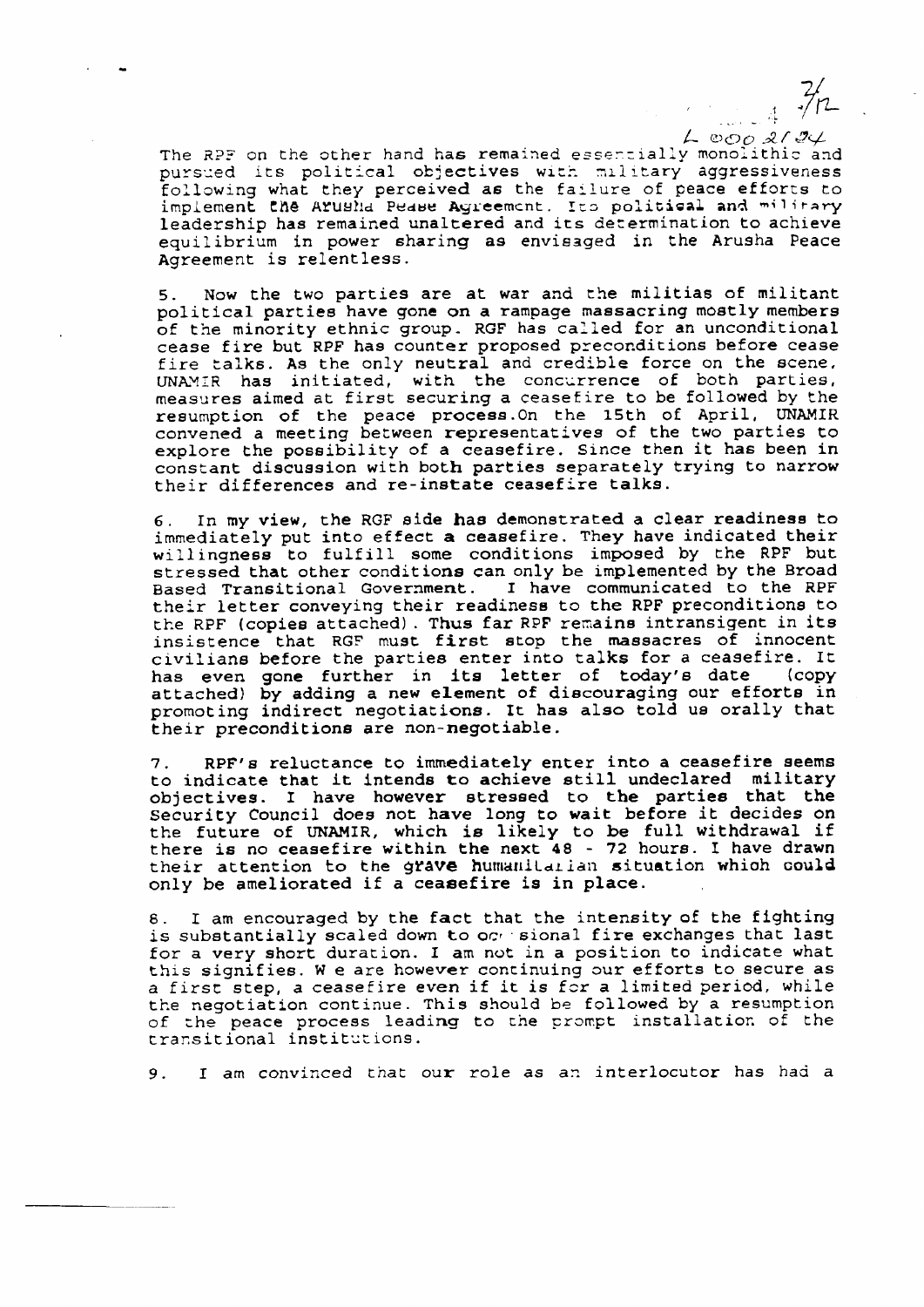$\frac{3}{12}$ LU002125

positive effect on the violence, hence the armed confrontation has not degenerated into a full scale war throughout the country. I am however concerned that if UNAMIR withdraws without a ceasefire in place, the violence and massacres that will be unleashed will be in horrendous proportions for which the international community may not be able to absolve itself from part of the blame.

10. Please find attached a draft agreement which I have submitted to both parties today for consideration. Initial reaction to the draft agreement from the RPF is negative but the RGF has acknowledged that it contains many positive elements. Should RPF formally reject the concept on of an immediate ceasefire, even for a limited period while negotiations continue, I will conclude that the RPF has for now decided on the logic of armed confrontation. This will of course render our presence in Rwanda untenable and our mandate unattainable.

11. I will submit to you, within the next 48 hours, my final evaluation of the situation and my recommendations relating to UNAMIR and it's mandate.

Regards.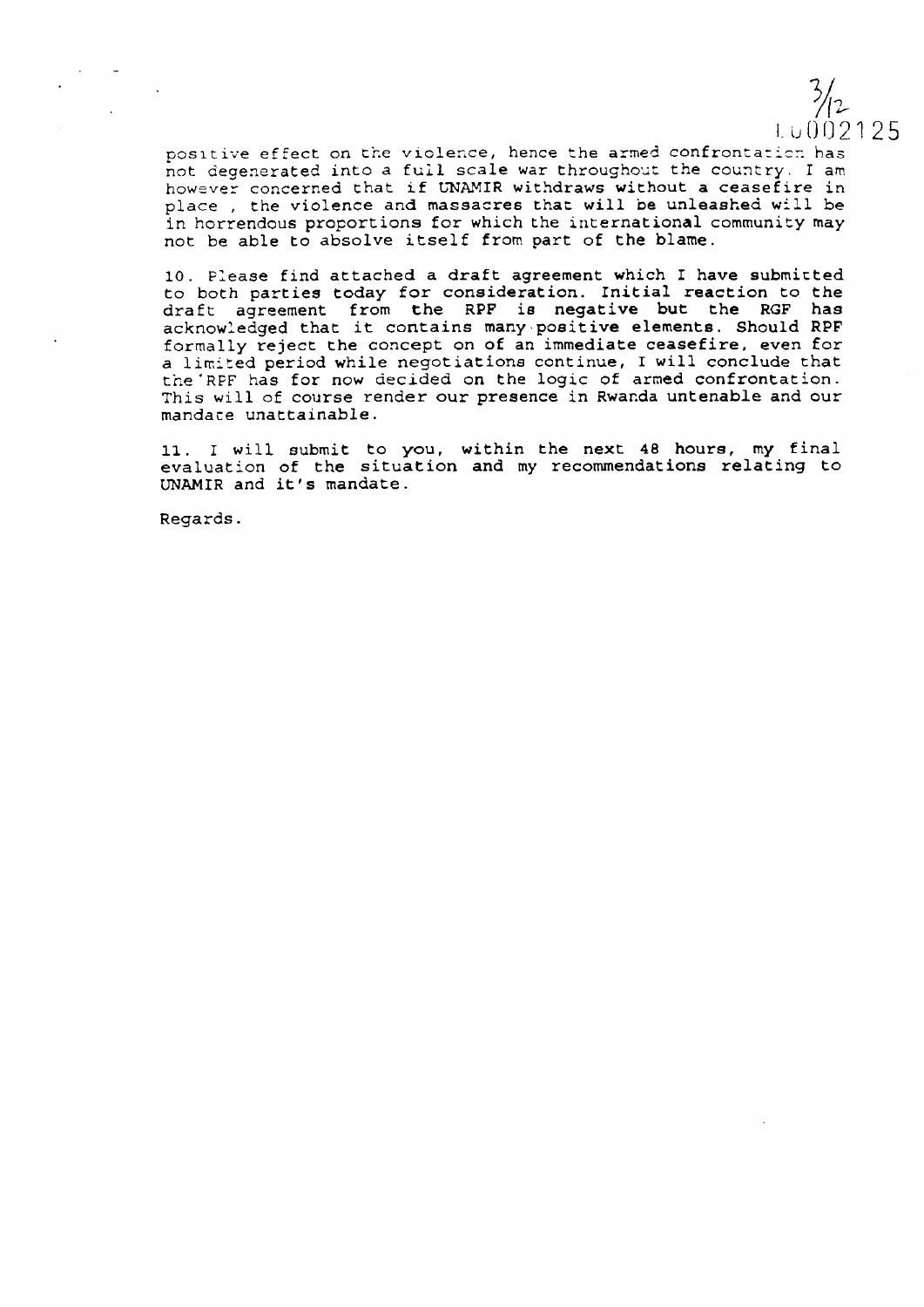$\frac{4}{2}$ 

## THE CEASE FIRE AGREEMENT BETWEEN THE RWANDESE GOVERNMENT FORCES AND THE RWANDESE PATRIOTIC FRONT

## 10002126

We the representative of the Rwandese Government Forces and the Rwandese Patriotic Front;

Considering the fact that if the present fighting and hostilities continue any further, the devastation in terms of human and material loss to this country and nation will be so great that it will become unrecoverable:

Mindful of the fact that the cease fire would facilitate restoration of peace and public order and there by create a congenial atmosphere for negotiations and understanding to implement the Arusha Peace Agreement;

Reaffirming that a cease fire is the first pre requisite for any peaceful settlement;

Have on this .....th day of April 1994, agreed on and accepted the following provisions with respect to the cease fire:

All forces of the Rwandese Government Forces (RGF) **ARTICLE 1:** and the Rwandese Patriotic Front(RPF) will stop fighting and stop all hostilities with effect from ..... hours on .... April 1994.

> Both RGF and RPF will hold ground where ever their present positions are and there will be no movement of troops and weapons except evacuation of sick and wounded. The troops may, however, be relieved with prior notice and under supervision of UNAMIR.

> will be allowed to pass Logistic movement through areas held by the other force under<br>supervision and escort of UNAMIR but then the logistic echelon will return to from where they саде.

All RGP and RPF fighting echelons will be **ARTICLE 2:** organised, if disorganisation has taken place, and integrated into unified command at various levels of command so as to make them accountable for their actions and also to ensure that no free lance action is under taken by them. In order to ensure any such free lance action, all firing mechanisms of anti tank weapons and mortar and artillery guns will be stripped off the weapon system and kept in the custody of the battalion company/battery commander.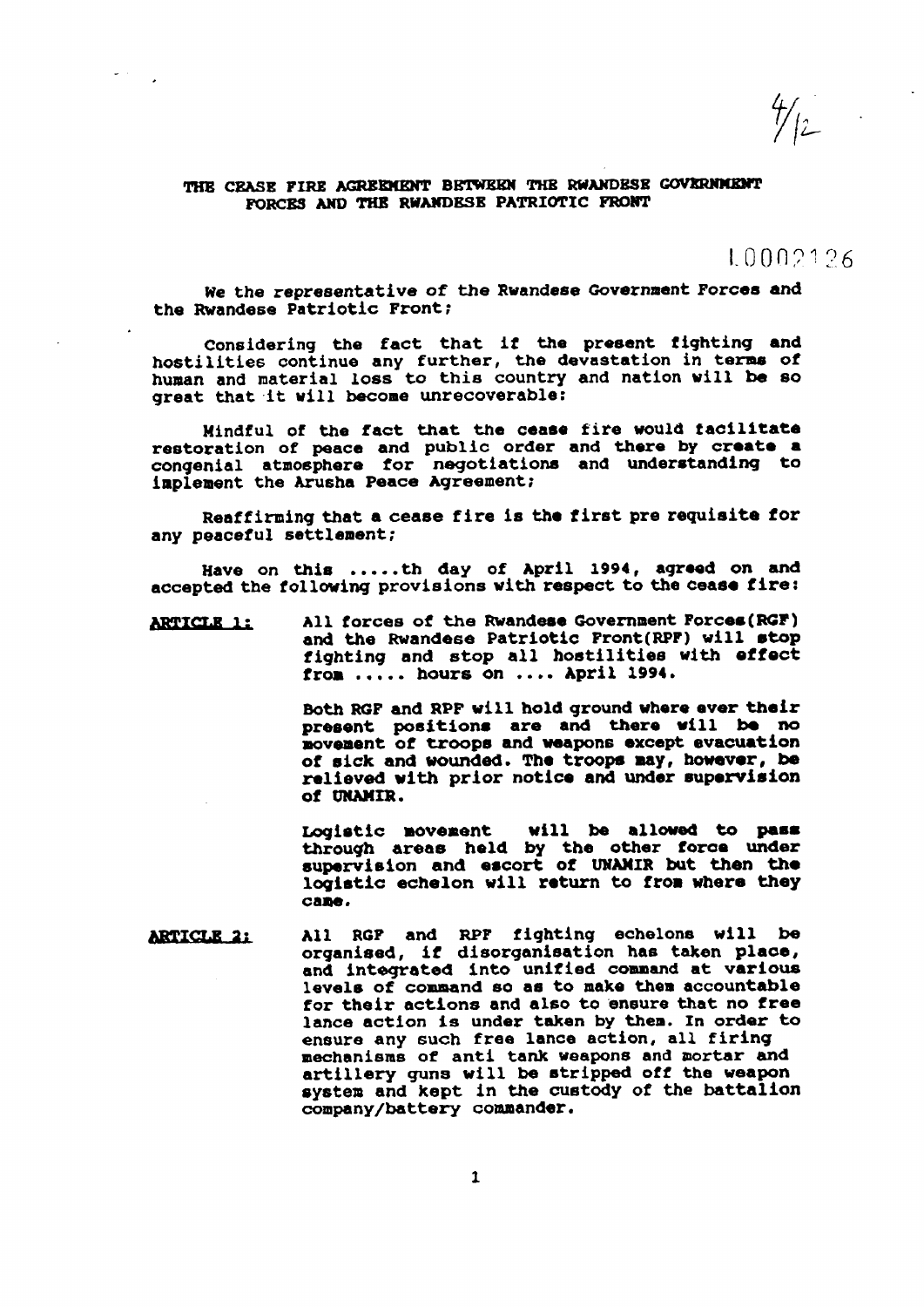$\frac{5}{2}002127$ 

No forces or deployed troops will try to fortify their positions.

Both forces will pacify, persuade and disarm, if possible, the youth fronts of political parties and other self styled civilian forces.

Law and order of Kigali City will be maintained by both parties.

Each party will make sincere effort to ensure that clandestine killings of people is eradicated.

All UNAMIR military observers(MILOB) will have **ARTICLE 3:** free access to any location of any of the forces for inspection. All forces will assist in free novement of UNAMIR troops and also assist in their job.

> All locations of the deployed troops and deployed and undeployed weapons will be given to the **MILORS.**

> Violations of cease fire will immediately be reported to UNAMIR through the LOs and will be resolved through negotiations. Commanders at all levels will try to persuade under command troops not to open up at all fronts on a single violation of cease fire.

> Both the parties will reposition their forces so as to ensure safety of UNAMIR establishments as following:

| е. | Deployed Troops: |  |  | 100 metres. |
|----|------------------|--|--|-------------|
|----|------------------|--|--|-------------|

Direct Fire Heavy Weapons: 500 netres b.

Artillery/Mortars: 1000 metres  $\mathbf{c}$ .

Kigali International Airport will be recognised by both parties as an UNAMIR Neutral Territory facility and forces deployed there will be withdrawn. A safe distance of 500 metres from the perimeter fence of the airfield is essential.

ARTICLE 4: The leadership crisis in the RGF to be resolved as soon as possible so that the people, the RPF and the UNAMIR know the persons responsible for the RGF affairs and who should be approached should a crisis come up.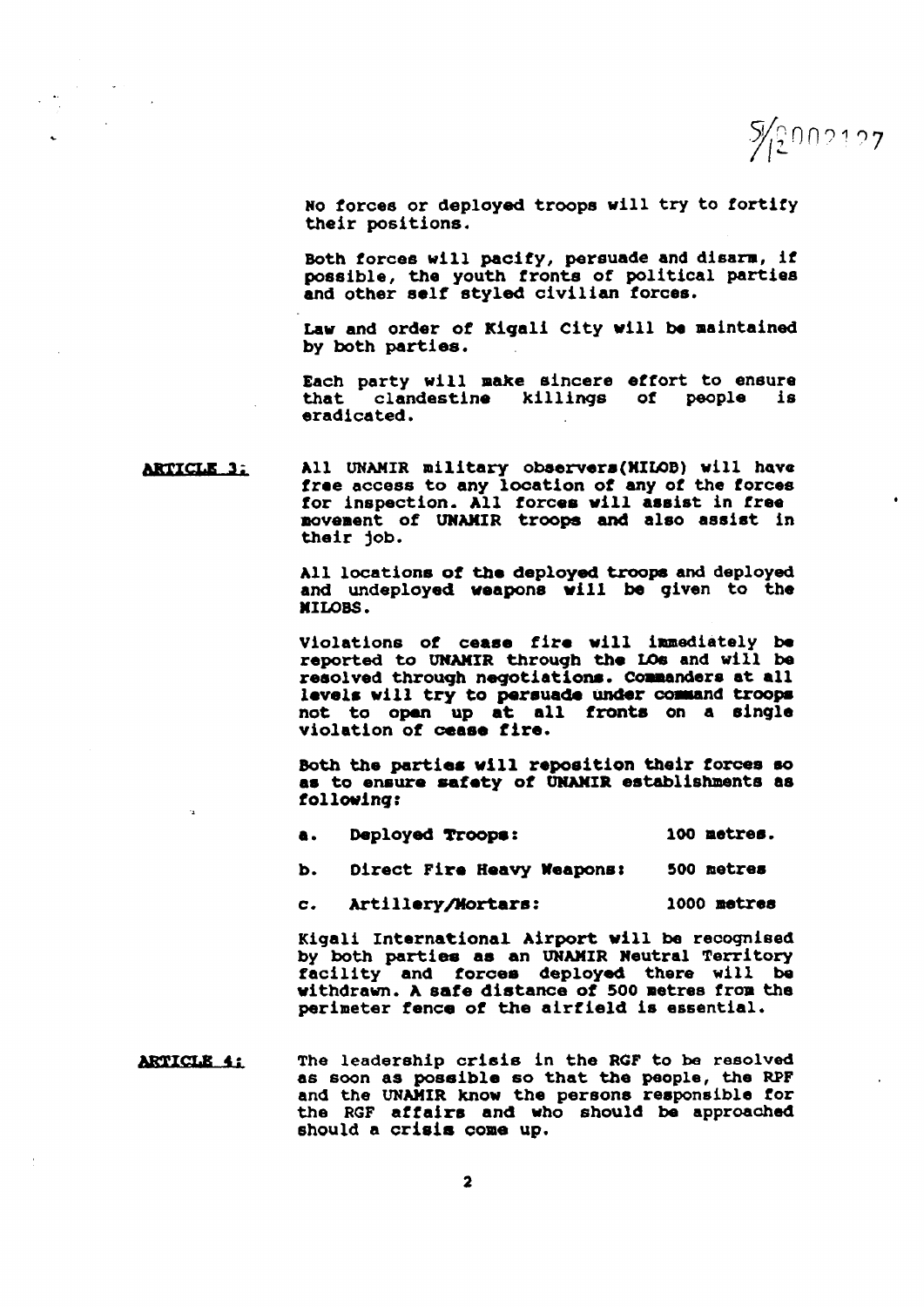$1000 - \frac{\frac{1}{2}}{2}$ 

Each side will ensure security so that the **ARTICLE 5:** residents can come back to their homes and resume normal life.

> Each side will try and restart/activate all government, semi government offices/facility, commercial and business facilities and public utility departments.

> The RGP will arrange burial of all the dead bodies and restore health and hygiene facilities to prevent out break of epidemics. All out effort should be taken to treat the wounded.

> Personnel of the International Red Cross and other UN and non UN humanitarian agencies will have free access to move around the whole country so that they can help alleviate the suffering of the needy people.

- No provocative psychological warfare will be<br>launched against the other party either through **ARTICLE 61** radio/TV or through the press media. Only the government radio be made operational and the private radio station be withheld for some time. The RPF will also be given two hours of the total transmitted time to broadcast programmes of their own choice per day.
- **ARTICLE 7:** While the cease fire holds and efforts are taken bring back normalcy in daily life, both parties should try to resolve their differences and try to form the Broad Based Transitional Government (BBTG) in accordance with the Arusha Peace Agreement. Both parties will remain determined to form the BBTG within 30 days of the signing of this accord.
- All disputes arising out of the subjects not **ARTICLE 8:** covered in this agreement will be resolve by UNAMIR negotiations.

 $\mathbf{3}$